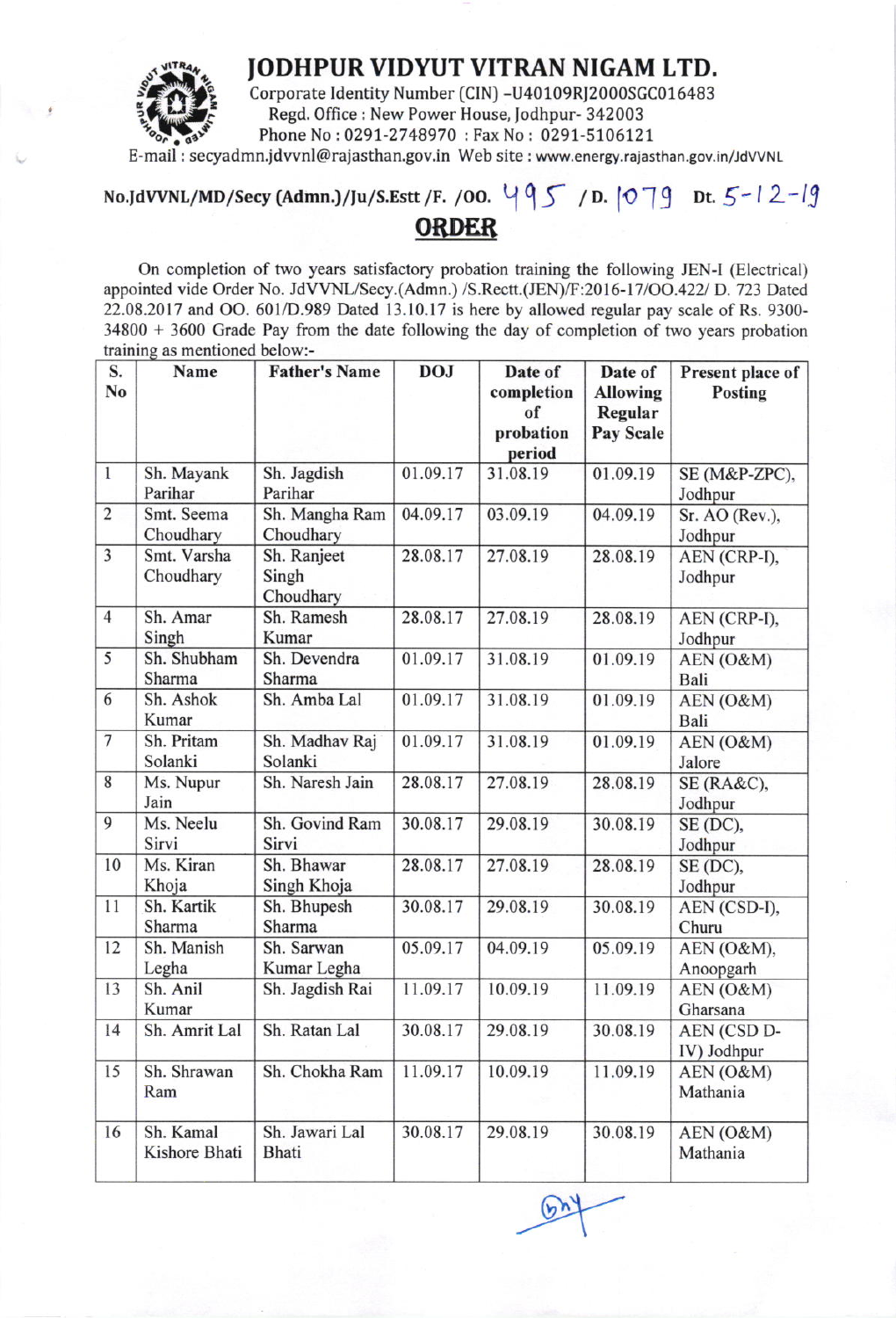| 17 | Sh. Ranjeet  | Sh. Jainarayan | 29.08.17 | 28.08.19 | 29.08.19 | AEN (O&M)             |
|----|--------------|----------------|----------|----------|----------|-----------------------|
|    | Gehlot       | Gehlot         |          |          |          | Mathania              |
| 18 | Sh.Somesh    | Sh. Rameshwar  | 30.08.17 | 29.08.19 | 30.08.19 | AEN (O&M)             |
|    | Choudhary    | Lal Choudhary  |          |          |          | Piparcity             |
| 19 | Sh. Dhanna   | Sh. Thana Ram  | 01.09.17 | 31.08.19 | 01.09.19 | AEN (O&M)             |
|    | Ram          |                |          |          |          | Rani                  |
| 20 | Sh. Chhagan  | Sh. Kapoora    | 01.09.17 | 31.08.19 | 01.09.19 | AEN (O&M)             |
|    | Gehlot       | Ram Gehlot     |          |          |          | Sayla                 |
| 21 | Sh.          | Sh. Sohan Lal  | 04.09.17 | 03.09.19 | 04.09.19 | AEN (O&M)             |
|    | Pushpendra   |                |          |          |          | Ramseen               |
| 22 | Ms. Gunjan   | Sh. Ramesh     | 29.08.17 | 28.08.19 | 29.08.19 | <b>AEN (SCADA)</b>    |
|    | Parihar      | Parihar        |          |          |          | Jodhpur               |
| 23 | Sh. Arun     | Sh. Pabu Ram   | 30.08.17 | 29.08.19 | 30.08.19 | <b>AEN (CSD C-II)</b> |
|    | Prakash      |                |          |          |          | Jodhpur               |
|    | Meghwal      |                |          |          |          |                       |
| 24 | Ms. Sarswati | Sh. Manchharam | 25.08.17 | 24.08.19 | 25.08.19 | SE (M&P-ZPC)          |
|    | Meena        | Meena          |          |          |          | Jodhpur               |
| 25 | Sh. Jagram   | Sh. Ramswarup  | 12.09.17 | 11.09.19 | 12.09.19 | <b>XEN (DDUGJY)</b>   |
|    | Meena        | Meena          |          |          |          | <b>Barmer</b>         |
| 26 | Sh. Mahipal  | Sh. Bhuha Ram  | 01.09.17 | 31.08.19 | 01.09.19 | AEN (O&M)             |
|    |              |                |          |          |          | Pachpadra             |
| 27 | Sh. Bharat   | Sh. Bhagwan    | 29.08.17 | 28.08.19 | 29.08.19 | AEN (O&M)             |
|    | Singh Charan | Singh Charan   |          |          |          | Sojat Road            |
| 28 | Ms. Varsha   | Sh. Bhola Ram  | 01.09.17 | 31.08.19 | 01.09.19 | AEN (M&P)             |
|    | Mobarsa      | Mobarsa        |          |          |          | Pali                  |
| 29 | Sh. Lalit    | Sh. Kesturji   | 04.09.17 | 03.09.19 | 04.09.19 | AEN (O&M)             |
|    | Gehlot       |                |          |          |          | Raniwara              |
| 30 | Ms. Jyoti    | Sh. Birju Ram  | 04.09.17 | 03.09.19 | 04.09.19 | AEN (O&M)             |
|    | Meena        | Meena          |          |          |          | Hanumangarh           |
|    |              |                |          |          |          | Town                  |
| 31 | Sh. Nutan    | Sh. Jagdish    | 01.09.17 | 31.08.19 | 01.09.19 | AEN (O&M)             |
|    | Prakash      | Singh          |          |          |          | Hanumangarh           |
|    | Godara       |                |          |          |          | Town                  |
| 32 | Sh. Ram      | Sh. Krashan    | 11.09.17 | 10.09.19 | 11.09.19 | AEN (O&M)             |
|    | Ratan        | Kumar          |          |          |          | Gogameri              |
| 33 | Ms. Sunita   | Sh. Ram Niwas  | 11.09.17 | 10.09.19 | 11.09.19 | AEN (CSD A-           |
|    | Meghwal      |                |          |          |          | III) Jodhpur          |
| 34 | Ms. Vandana  | Sh. Bhawani    | 05.09.17 | 04.09.19 | 05.09.19 | AEN (CSD B-           |
|    | Sharma       | Shankar Sharma |          |          |          | III) Jodhpur          |
| 35 | Sh. Ravi     | Sh. Bharat Lal | 06.09.17 | 05.09.19 | 06.09.19 | AEN (CSD D-I)         |
|    | Kumar Meena  | Meena          |          |          |          | Jodhpur               |
| 36 | Sh. Ashwini  | Sh. Sohan Lal  | 30.08.17 | 29.08.19 | 30.08.19 | AEN (HTM-I)           |
|    | Pareek       |                |          |          |          | Jodhpur               |
| 37 | Sh. Naveen   | Sh. Raj Kumar  | 12.09.17 | 11.09.19 | 12.09.19 | AEN (O&M)             |
|    | Kumar        |                |          |          |          | Padampur              |
| 38 | Sh. Manoj    | Sh. Sahiram    | 08.09.17 | 07.09.19 | 08.09.19 | AEN (O&M)             |
|    | Kumar        |                |          |          |          | Padampur              |
| 39 | Ms. Deepika  | Sh. Mukesh     | 08.09.17 | 07.09.19 | 08.09.19 | SE (DC) Bikaner       |
|    | Panwar       | Panwar         |          |          |          |                       |
|    |              |                |          |          |          |                       |
| 40 | Ms.          | Sh. Achleshwar | 28.08.17 | 27.08.19 | 28.08.19 | <b>AEN (CSD</b>       |
|    | Chitrakashi  | Ojha           |          |          |          | D-III) Jodhpur        |
|    | Ojha         |                |          |          |          |                       |
|    |              |                |          |          |          |                       |
|    |              |                |          |          |          |                       |

 $\mathbb{R}$